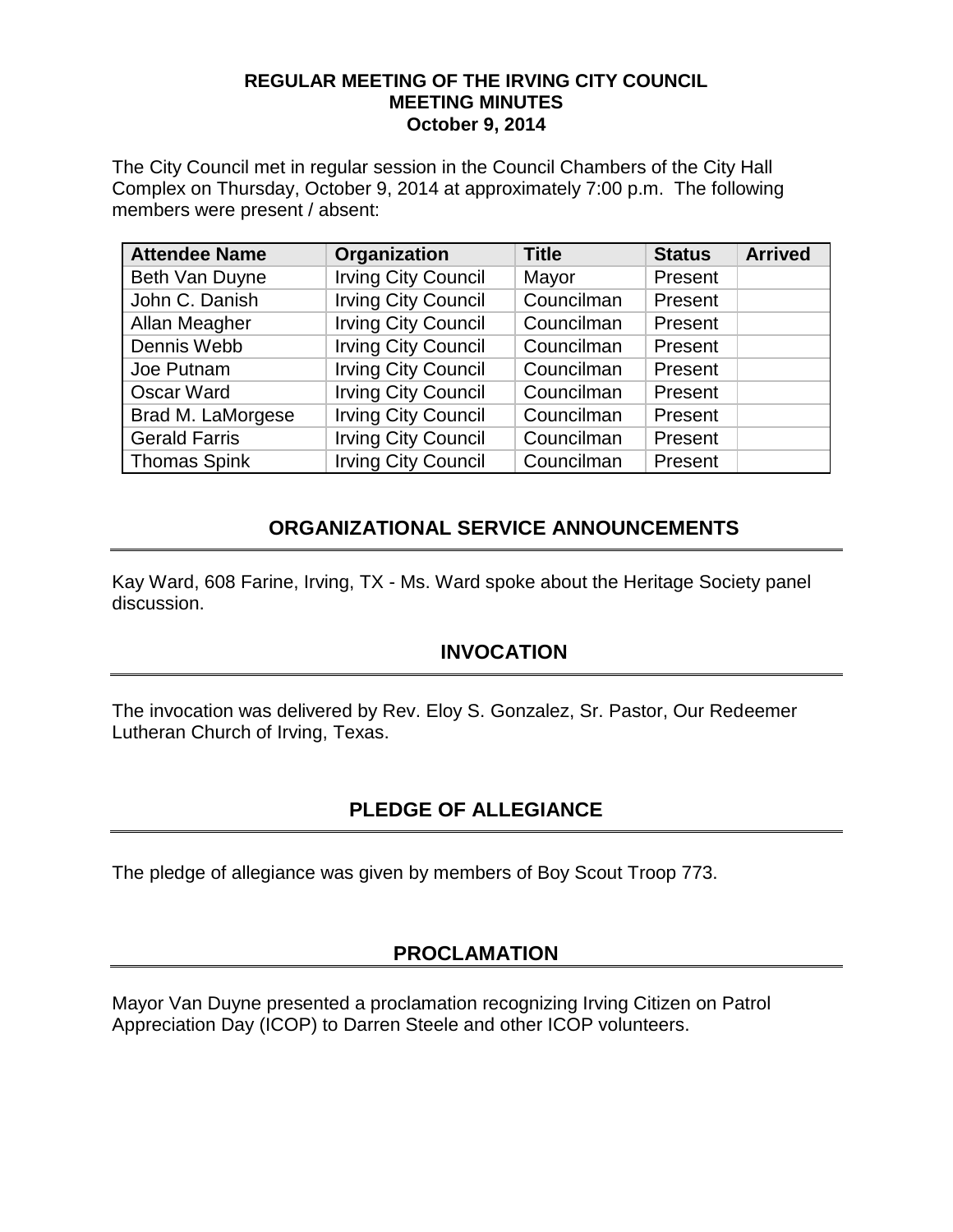Mayor Van Duyne and members of the Advisory Committee on Disabilities recognized the fourth graders who participated in the annual Disabilities Poster Contest. The following are the winners of the 2014 contest:

#### First Place winners

Annlene Mathews - Stipes Elementary Cillian Austin - Otis Brown Kaan Kutuk - Tom Landry Elementary Edgar Salvador - J.O. Davis Elementary Genesis Cruz - W.T. Hanes Elementary Faith Crowe - Otis Brown

Honorable Mentions

Helis Ismail - Thomas Haley Elementary Vianely Franco - Paul Keyes Elementary Cristina Zarate - Schulze Elementary Chloe Jones - Tom Landry Elementary Nate Ruiz - Otis Brown Elementary Julian Torres - TJ Lee Elementary

# **CITIZENS' FORUM**

Citizens are invited to speak for three (3) minutes on matters relating to City government and on items not listed on the regular agenda.

David Bennett, 3577 N. Belt Line Rd., #1010, Irving, TX - Mr. Bennett spoke regarding ball room dance and the Olympics.

# **CITY COUNCIL AGENDA**

#### **1 City Operations Update**

Casey Tate, CIP Director, gave an overview of road construction on MacArthur Blvd. and an update on the South Library.

### **2 Heritage Crossing Update**

Casey Tate, CIP Director, gave an overview of road construction on MacArthur Blvd. and an update on the South Library.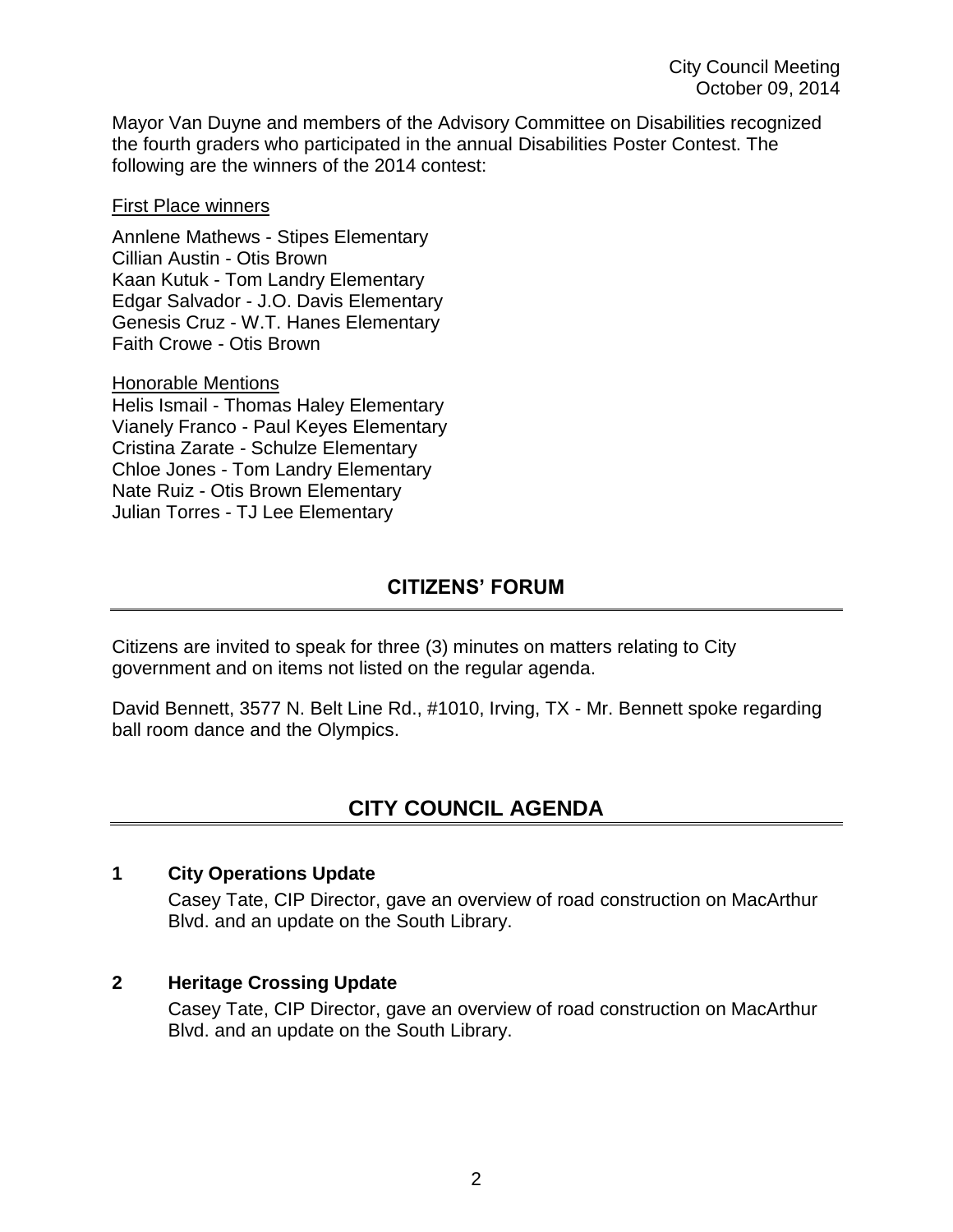# **CONSENT AGENDA**

Motioned by Councilman Ward, seconded by Councilman Meagher to approve consent agenda items 3-33, and pull item(s) 7, 8, 9, 10, 15, 19, 21 and 24 for individual consideration and postpone item 31 to the October 23, 2014 meeting.

Motion approved 9-0.

## **3 Approving Minutes for Thursday, September 11, 2014**

| <b>RESULT:</b>                                                                       | <b>ACCEPTED [UNANIMOUS]</b> |
|--------------------------------------------------------------------------------------|-----------------------------|
| <b>MOVER:</b>                                                                        | Oscar Ward, Councilman      |
| <b>SECONDER:</b>                                                                     | Allan Meagher, Councilman   |
| Van Duyne, Danish, Meagher, Webb, Putnam, Ward, LaMorgese,<br>AYES:<br>Farris, Spink |                             |

#### **4 Approving Minutes for Wednesday, September 17, 2014**

| <b>RESULT:</b>         |                                                            | <b>ACCEPTED [UNANIMOUS]</b> |
|------------------------|------------------------------------------------------------|-----------------------------|
| <b>MOVER:</b>          |                                                            | Oscar Ward, Councilman      |
| <b>SECONDER:</b>       |                                                            | Allan Meagher, Councilman   |
| AYES:<br>Farris, Spink | Van Duyne, Danish, Meagher, Webb, Putnam, Ward, LaMorgese, |                             |

### **5 Approving Minutes for Thursday, September 18, 2014**

| <b>RESULT:</b>                                                                       | <b>ACCEPTED [UNANIMOUS]</b> |
|--------------------------------------------------------------------------------------|-----------------------------|
| <b>MOVER:</b>                                                                        | Oscar Ward, Councilman      |
| <b>SECONDER:</b>                                                                     | Allan Meagher, Councilman   |
| Van Duyne, Danish, Meagher, Webb, Putnam, Ward, LaMorgese,<br>AYES:<br>Farris, Spink |                             |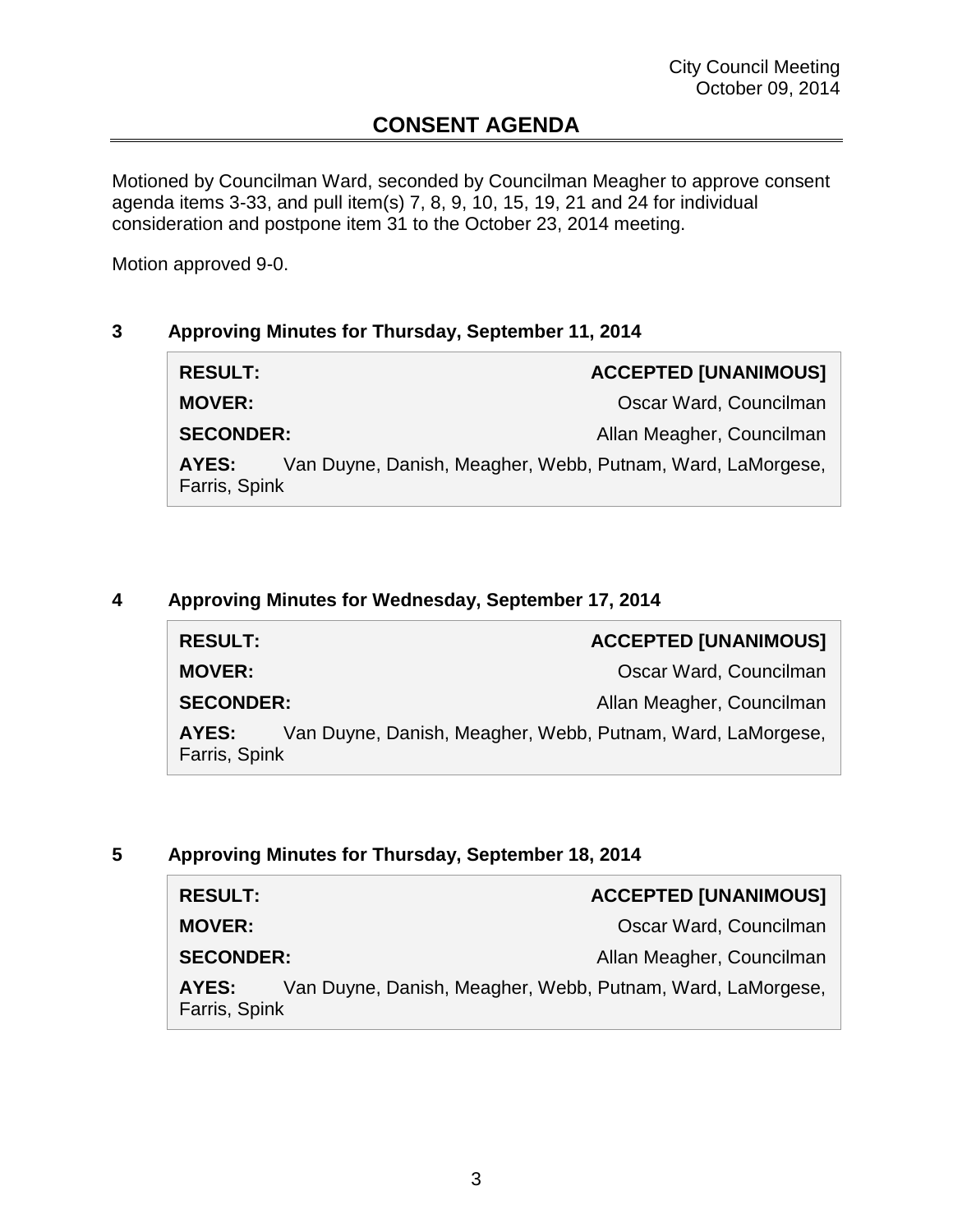**6 Resolution No. RES-2014-347 --** Approving a Records Control Schedule for the Capital Improvement Program

| <b>RESULT:</b>         |                                                            | <b>ADOPTED [UNANIMOUS]</b> |
|------------------------|------------------------------------------------------------|----------------------------|
| <b>MOVER:</b>          |                                                            | Oscar Ward, Councilman     |
| <b>SECONDER:</b>       |                                                            | Allan Meagher, Councilman  |
| AYES:<br>Farris, Spink | Van Duyne, Danish, Meagher, Webb, Putnam, Ward, LaMorgese, |                            |

**7 Resolution No. RES-2014-348 --** Approving an Agreement Between the City of Irving and Focused Advocacy for Governmental Affairs Services in the Amount of \$91,700.00

The following individual(s) signed up to speak in opposition of this item: Don Van Slyke, 2617 Castle, Irving, TX

Motioned by Councilman Farris, seconded by Councilman LaMorgese to approve a resolution for an Agreement Between the City of Irving and Focused Advocacy for Governmental Affairs Services in the Amount of \$91,700.00

Motion approved 8-1.

Councilmember(s) voting in opposition of this motion include: Councilman Putnam

| <b>RESULT:</b>                                                         | <b>ADOPTED [8 TO 1]</b>       |
|------------------------------------------------------------------------|-------------------------------|
| <b>MOVER:</b>                                                          | Gerald Farris, Councilman     |
| <b>SECONDER:</b>                                                       | Brad M. LaMorgese, Councilman |
| AYES: Van Duyne, Danish, Meagher, Webb, Ward, LaMorgese, Farris, Spink |                               |
| <b>NAYS:</b>                                                           | Joe Putnam                    |

**8 Resolution No. RES-2014-349 --** Approving an Agreement Between the City of Irving and HillCo Partners for Governmental Affairs Services in the Amount of \$91,700.00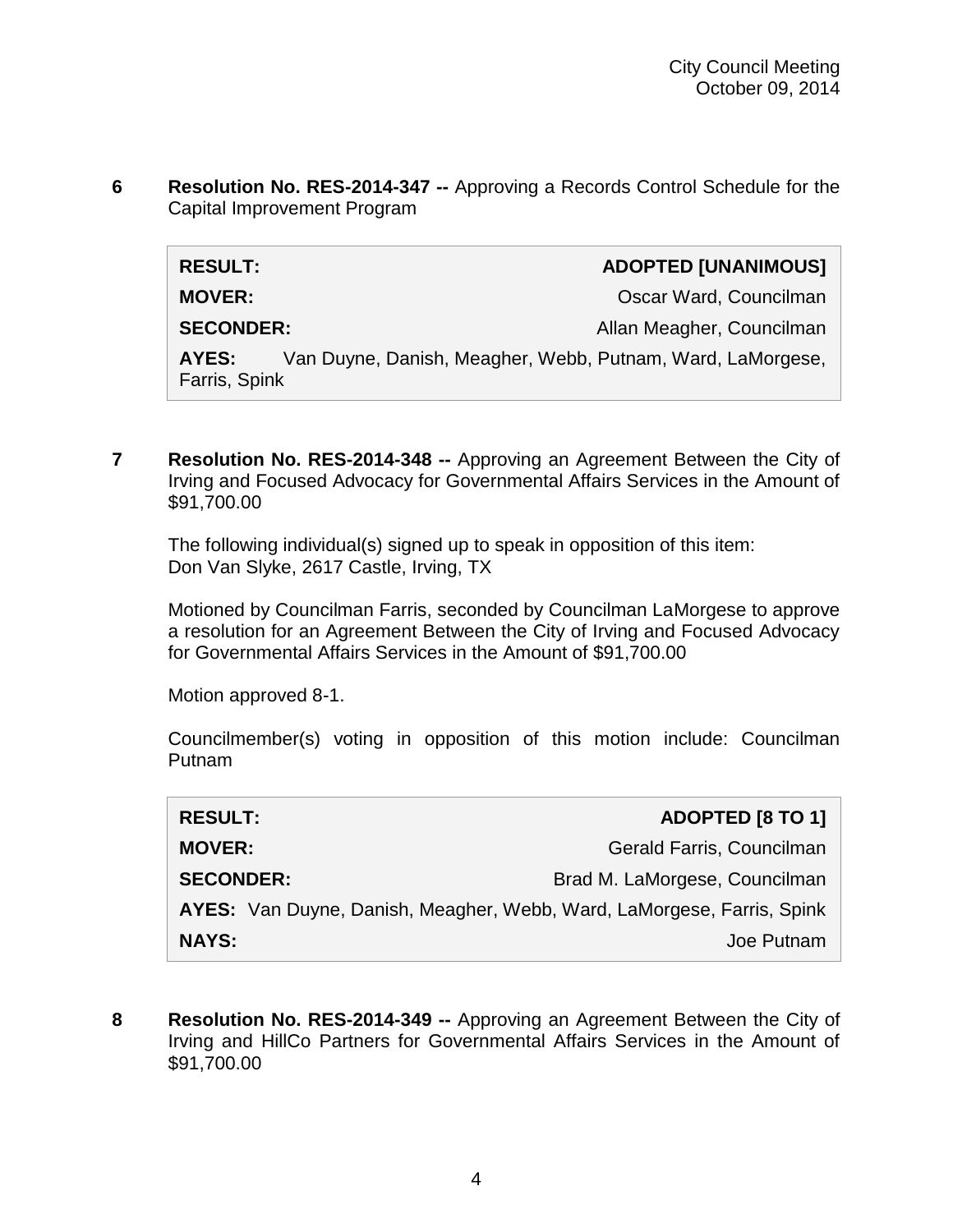The following individual(s) signed up to speak in opposition of this item: Don Van Slyke, 2617 Castle, Irving, TX

Motioned by Councilman Farris, seconded by Councilman LaMorgese to approve a resolution for an Agreement Between the City of Irving and HillCo Partners for Governmental Affairs Services in the Amount of \$91,700.00

Motion approved 9-0

| <b>RESULT:</b>         | <b>ADOPTED [UNANIMOUS]</b>                                 |
|------------------------|------------------------------------------------------------|
| <b>MOVER:</b>          | Gerald Farris, Councilman                                  |
| <b>SECONDER:</b>       | Brad M. LaMorgese, Councilman                              |
| AYES:<br>Farris, Spink | Van Duyne, Danish, Meagher, Webb, Putnam, Ward, LaMorgese, |

**9 Resolution No. RES-2014-350 --** Approving an Agreement Between the City of Irving and McGuireWoods Consulting for Governmental Affairs Services in the Amount of \$80,000.00

The following individual(s) signed up to speak in opposition of this item: Don Van Slyke, 2617 Castle, Irving, TX

Motioned by Councilman Farris, seconded by Councilman LaMorgese to approve a resolution for an Agreement Between the City of Irving and McGuireWoods Consulting for Governmental Affairs Services in the Amount of \$80,000.00

Motion approved 8-1

Councilmember(s) voting in opposition of this motion include: Councilman Putnam

| <b>RESULT:</b>                                                         | <b>ADOPTED [8 TO 1]</b>       |
|------------------------------------------------------------------------|-------------------------------|
| <b>MOVER:</b>                                                          | Gerald Farris, Councilman     |
| <b>SECONDER:</b>                                                       | Brad M. LaMorgese, Councilman |
| AYES: Van Duyne, Danish, Meagher, Webb, Ward, LaMorgese, Farris, Spink |                               |
| <b>NAYS:</b>                                                           | Joe Putnam                    |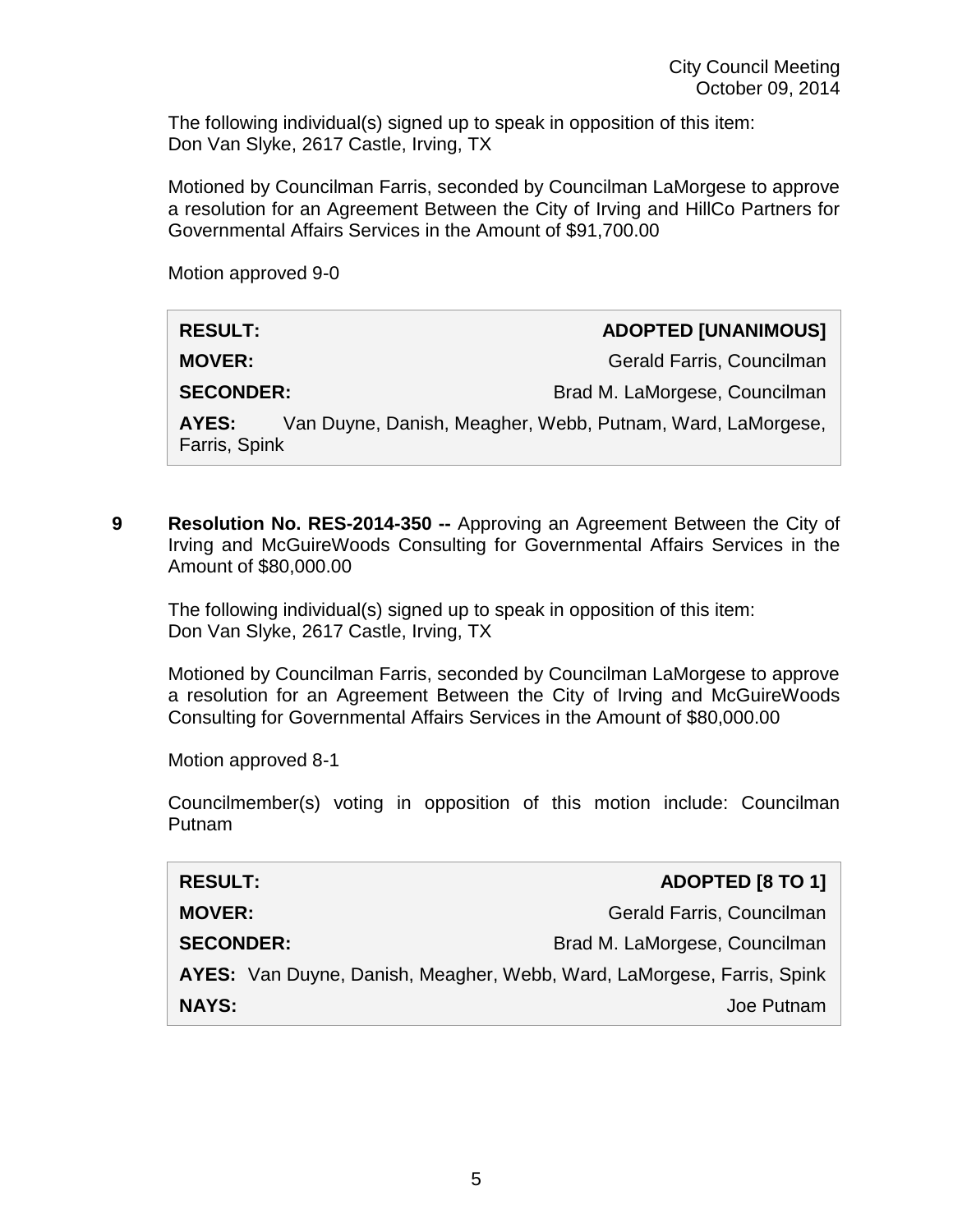#### **10 Resolution No. RES-2014-351 --** Making Findings Related to a Hotel Use in the Entertainment Center Lease Agreement

The following individual(s) signed up to speak in opposition of this item: Don Van Slyke, 2617 Castle, Irving, TX

The following individual(s) signed up in support of this item but did not want to speak:

David Cole, 1202 Irving, Heights Dr., N, Irving, TX

Motioned by Councilman Webb, seconded by Councilman Danish to Approve a Resolution Making Findings Related to a Hotel Use in the Entertainment Center Lease Agreement

Motion denied 4-5.

Councilmember(s) voting in favor of this motion include: Councilmen Danish, Meagher, Putnam and Webb

Councilmember(s) voting in opposition of this motion include: Mayor Van Duyne, Councilmen LaMorgese, Spink, Ward, and Farris

| <b>RESULT:</b>   | <b>DENIED [4 TO 5]</b>                                 |
|------------------|--------------------------------------------------------|
| <b>MOVER:</b>    | Dennis Webb, Councilman                                |
| <b>SECONDER:</b> | John C. Danish, Councilman                             |
| <b>AYES:</b>     | John C. Danish, Allan Meagher, Dennis Webb, Joe Putnam |
| <b>NAYS:</b>     | Van Duyne, Ward, LaMorgese, Farris, Spink              |

**11 Resolution No. RES-2014-352 --** Authorizing the Mayor to Accept Grant Funds through the Fiscal Year 2014 Emergency Management Performance Grant (EMPG) Offered by the Governor's Division of Emergency Management

| <b>RESULT:</b>                                                                       | <b>ADOPTED [UNANIMOUS]</b> |
|--------------------------------------------------------------------------------------|----------------------------|
| <b>MOVER:</b>                                                                        | Oscar Ward, Councilman     |
| <b>SECONDER:</b>                                                                     | Allan Meagher, Councilman  |
| Van Duyne, Danish, Meagher, Webb, Putnam, Ward, LaMorgese,<br>AYES:<br>Farris, Spink |                            |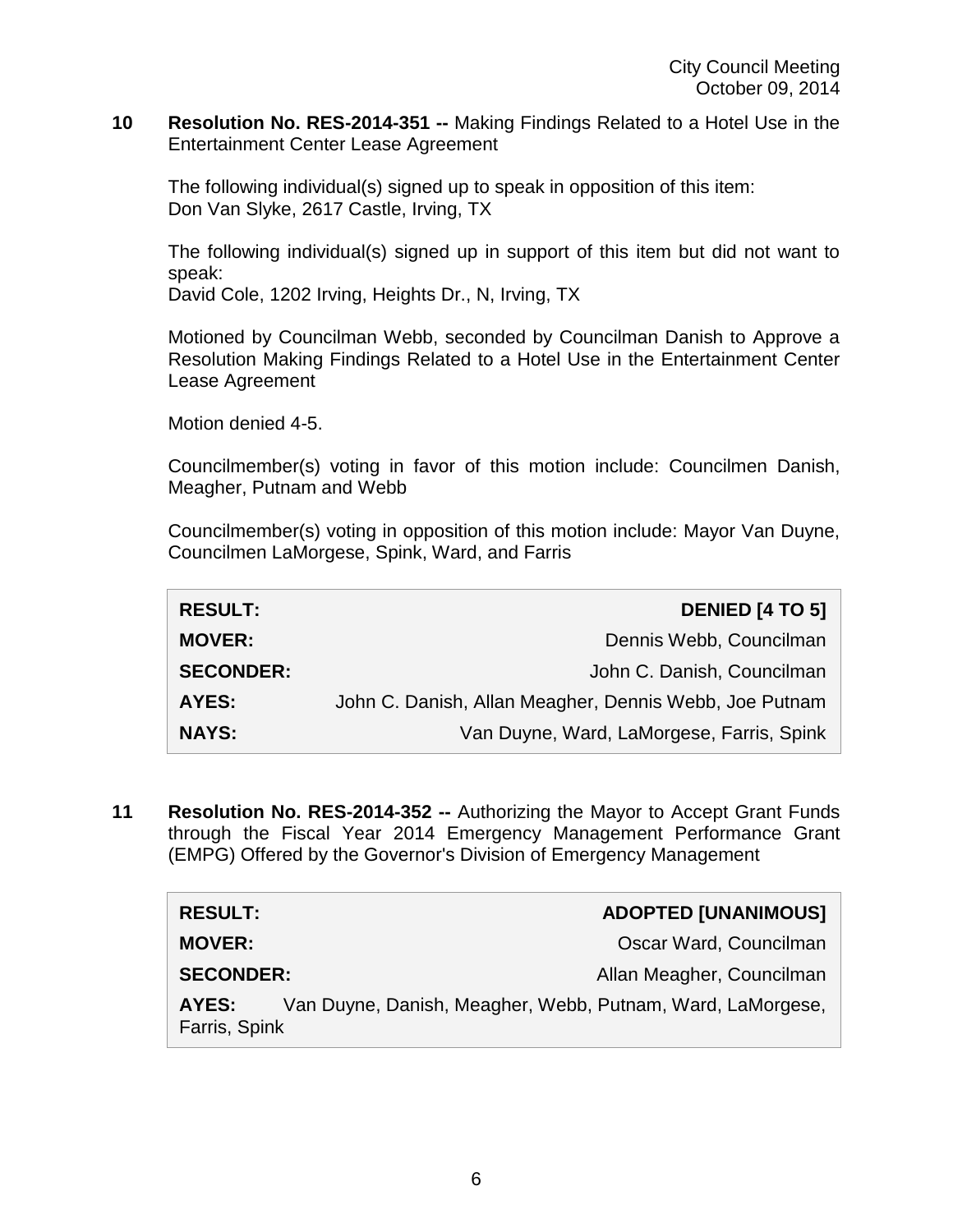**12 Resolution No. RES-2014-353 --** Approving Addendum No. 2 to Agreement for Engineering Services Between the City of Irving and Haston Associates, Inc., for Annual Compliance Monitoring Services in the Amount of \$41,697.00

| <b>RESULT:</b>                                                                       | <b>ADOPTED [UNANIMOUS]</b> |
|--------------------------------------------------------------------------------------|----------------------------|
| <b>MOVER:</b>                                                                        | Oscar Ward, Councilman     |
| <b>SECONDER:</b>                                                                     | Allan Meagher, Councilman  |
| Van Duyne, Danish, Meagher, Webb, Putnam, Ward, LaMorgese,<br>AYES:<br>Farris, Spink |                            |

**13 Resolution No. RES-2014-354 --** Approving the Purchase from Lea Park and Play, Inc. of Complete Playground Replacement at Two Locations in Thomas Jefferson Park through a State of Texas Local Government Statewide Cooperative Purchasing Program Administered by the Texas Association of School Boards (The BuyBoard Program), in the Amount of \$158,493.65

| <b>RESULT:</b>   | <b>ADOPTED [UNANIMOUS]</b>                                 |
|------------------|------------------------------------------------------------|
| <b>MOVER:</b>    | Oscar Ward, Councilman                                     |
| <b>SECONDER:</b> | Allan Meagher, Councilman                                  |
| AYES:            | Van Duyne, Danish, Meagher, Webb, Putnam, Ward, LaMorgese, |
| Farris, Spink    |                                                            |

**14 Resolution No. RES-2014-355 --** Approving Flexible Spending Plan Document for Employees of the City of Irving and Authorizing the Mayor to Execute Any Necessary Documents Related to the Amendment

| <b>RESULT:</b>                                                                       | <b>ADOPTED [UNANIMOUS]</b> |
|--------------------------------------------------------------------------------------|----------------------------|
| <b>MOVER:</b>                                                                        | Oscar Ward, Councilman     |
| <b>SECONDER:</b>                                                                     | Allan Meagher, Councilman  |
| Van Duyne, Danish, Meagher, Webb, Putnam, Ward, LaMorgese,<br>AYES:<br>Farris, Spink |                            |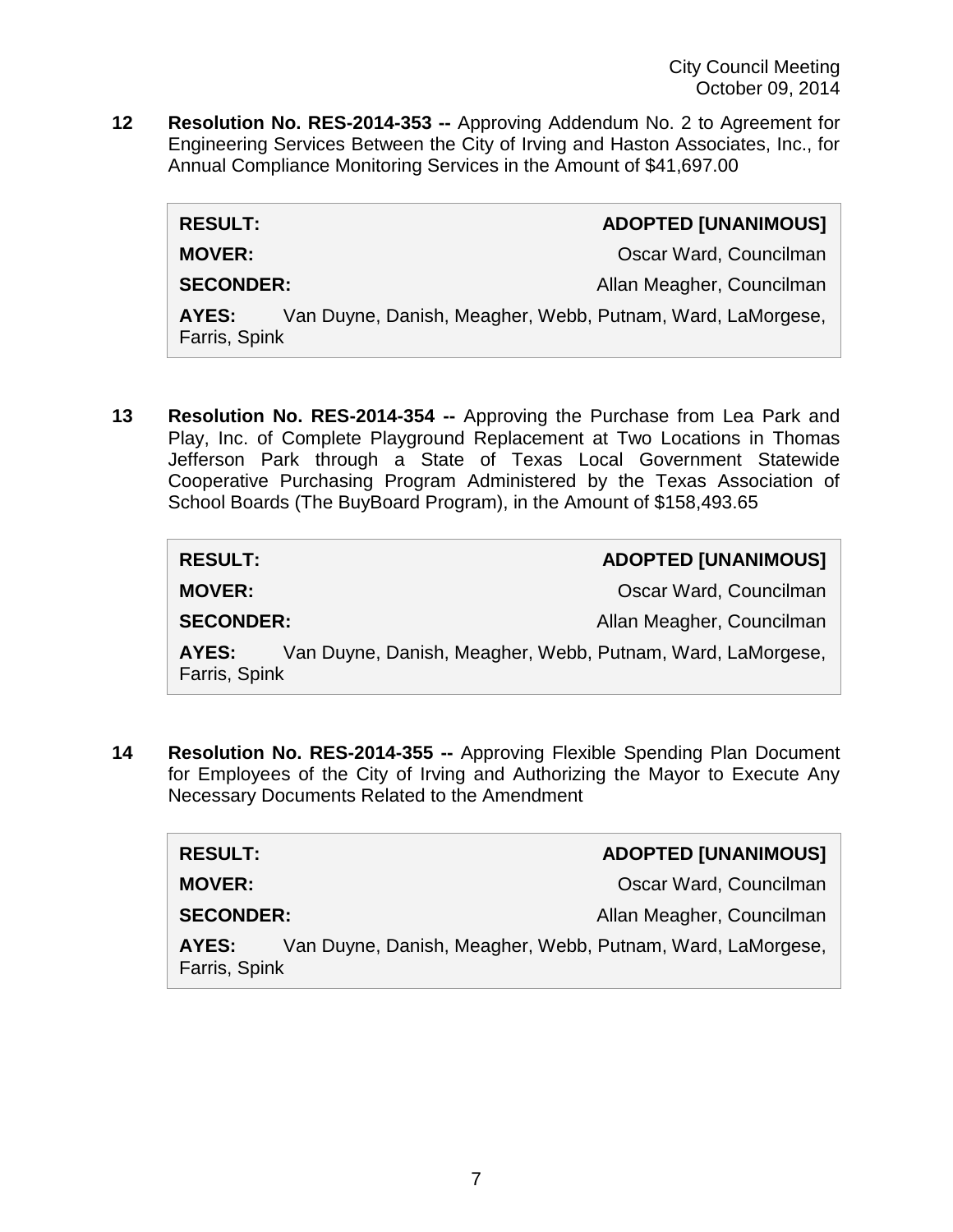**15 Resolution No. RES-2014-356 --** Awarding a Contract to Fugro Roadware, Inc., in an Amount Not to Exceed \$497,064.15 for Conducting a City-Wide Automated Pavement Condition Survey and Implementing a Pavement Management System

The following individual(s) signed up to speak in opposition of this item: Don Van Slyke, 2617 Castle, Irving, TX

Motioned by Councilman LaMorgese, seconded by Councilman Farris to approve a resolution Awarding a Contract to Fugro Roadware, Inc., in an Amount Not to Exceed \$497,064.15 for Conducting a City-Wide Automated Pavement Condition Survey and Implementing a Pavement Management System

Motion approved 9-0.

| <b>RESULT:</b>                                                                       |  | <b>ADOPTED [UNANIMOUS]</b>    |
|--------------------------------------------------------------------------------------|--|-------------------------------|
| <b>MOVER:</b>                                                                        |  | Brad M. LaMorgese, Councilman |
| <b>SECONDER:</b>                                                                     |  | Gerald Farris, Councilman     |
| Van Duyne, Danish, Meagher, Webb, Putnam, Ward, LaMorgese,<br>AYES:<br>Farris, Spink |  |                               |

**16 Resolution No. RES-2014-357 --** Authorizing Staff to Negotiate a Contract with Toxey/McMillan Design Associates LLC for the Irving Museum and Heritage Center Feasibility Study

| <b>RESULT:</b>         | <b>ADOPTED [UNANIMOUS]</b>                                 |
|------------------------|------------------------------------------------------------|
| <b>MOVER:</b>          | Oscar Ward, Councilman                                     |
| <b>SECONDER:</b>       | Allan Meagher, Councilman                                  |
| AYES:<br>Farris, Spink | Van Duyne, Danish, Meagher, Webb, Putnam, Ward, LaMorgese, |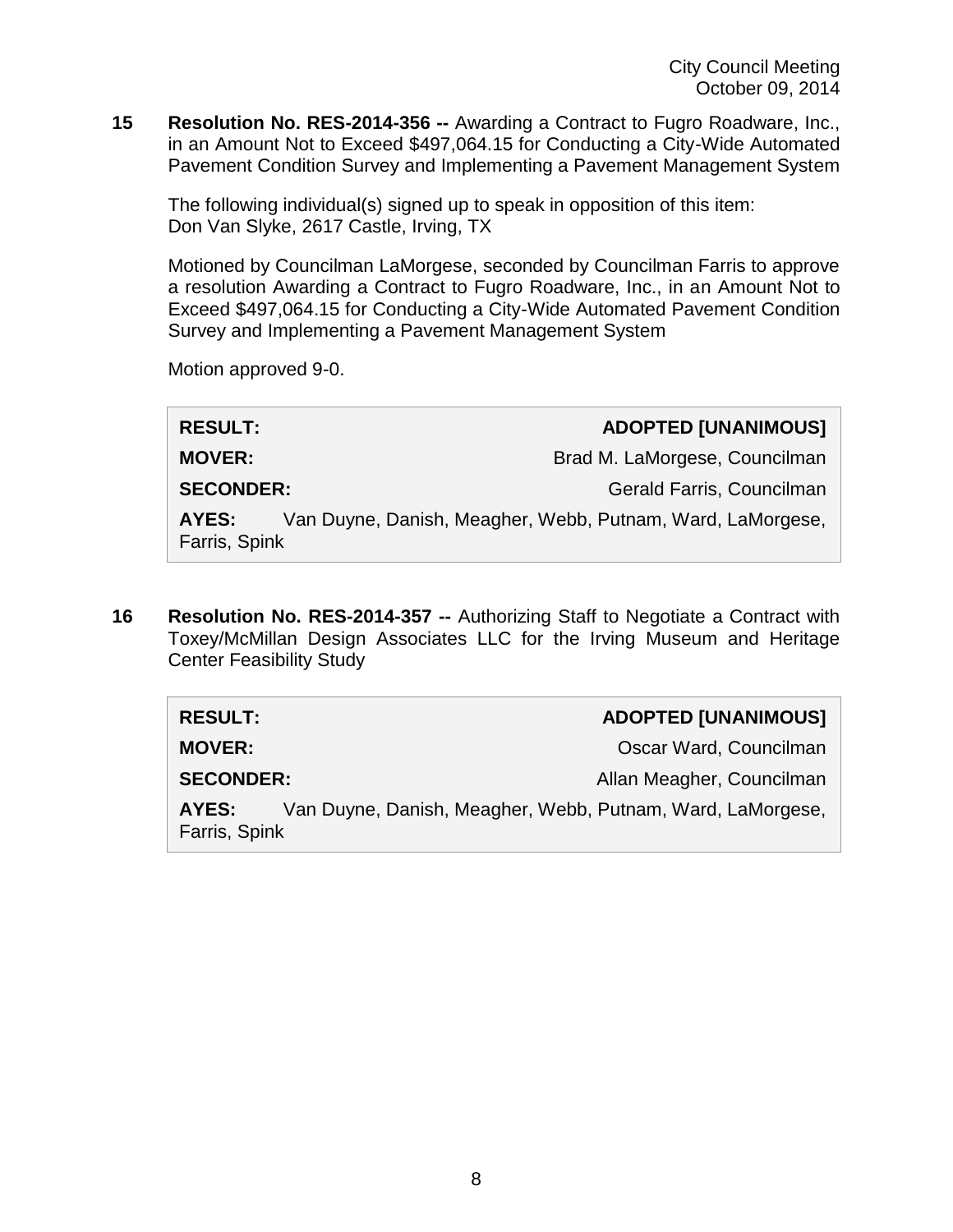**17 Resolution No. RES-2014-358 --** Awarding a Contract to Mart, Inc., in the Amount of \$698,000.00 For The Renovation of the Brighter Tomorrows Facilities

| <b>RESULT:</b>                                                                       |  | <b>ADOPTED [UNANIMOUS]</b> |
|--------------------------------------------------------------------------------------|--|----------------------------|
| <b>MOVER:</b>                                                                        |  | Oscar Ward, Councilman     |
| <b>SECONDER:</b>                                                                     |  | Allan Meagher, Councilman  |
| Van Duyne, Danish, Meagher, Webb, Putnam, Ward, LaMorgese,<br>AYES:<br>Farris, Spink |  |                            |

**18 Resolution No. RES-2014-359 --** Awarding a Contract to SYB Construction Company, Inc., in the Amount of \$2,621,183.89 for the West Irving Creek Water & Wastewater Improvements Project

| <b>RESULT:</b>         |                                                            | <b>ADOPTED [UNANIMOUS]</b> |
|------------------------|------------------------------------------------------------|----------------------------|
| <b>MOVER:</b>          |                                                            | Oscar Ward, Councilman     |
| <b>SECONDER:</b>       |                                                            | Allan Meagher, Councilman  |
| AYES:<br>Farris, Spink | Van Duyne, Danish, Meagher, Webb, Putnam, Ward, LaMorgese, |                            |

**19 Resolution No. RES-2014-360 --** Awarding a Contract to SYB Construction Inc., in the Amount of \$849,199.50 for the Tom Braniff Pavement Replacement from Northgate Drive to State Highway 114

The following individual(s) signed up to speak in opposition of this item: Don Van Slyke, 2617 Castle, Irving, TX

Motioned by Councilman LaMorgese, seconded by Councilman Danish to approve a resolution Awarding a Contract to SYB Construction Inc., in the Amount of \$849,199.50 for the Tom Braniff Pavement Replacement from Northgate Drive to State Highway 114

Motion approved 5-4.

Councilmember(s) voting in favor of this motion include: Mayor Van Duyne, Councilmen Danish, Ward, LaMorgese, and Webb

Councilmember(s) voting in opposition of this motion include: Councilmen Farris, Meagher, Putnam, Spink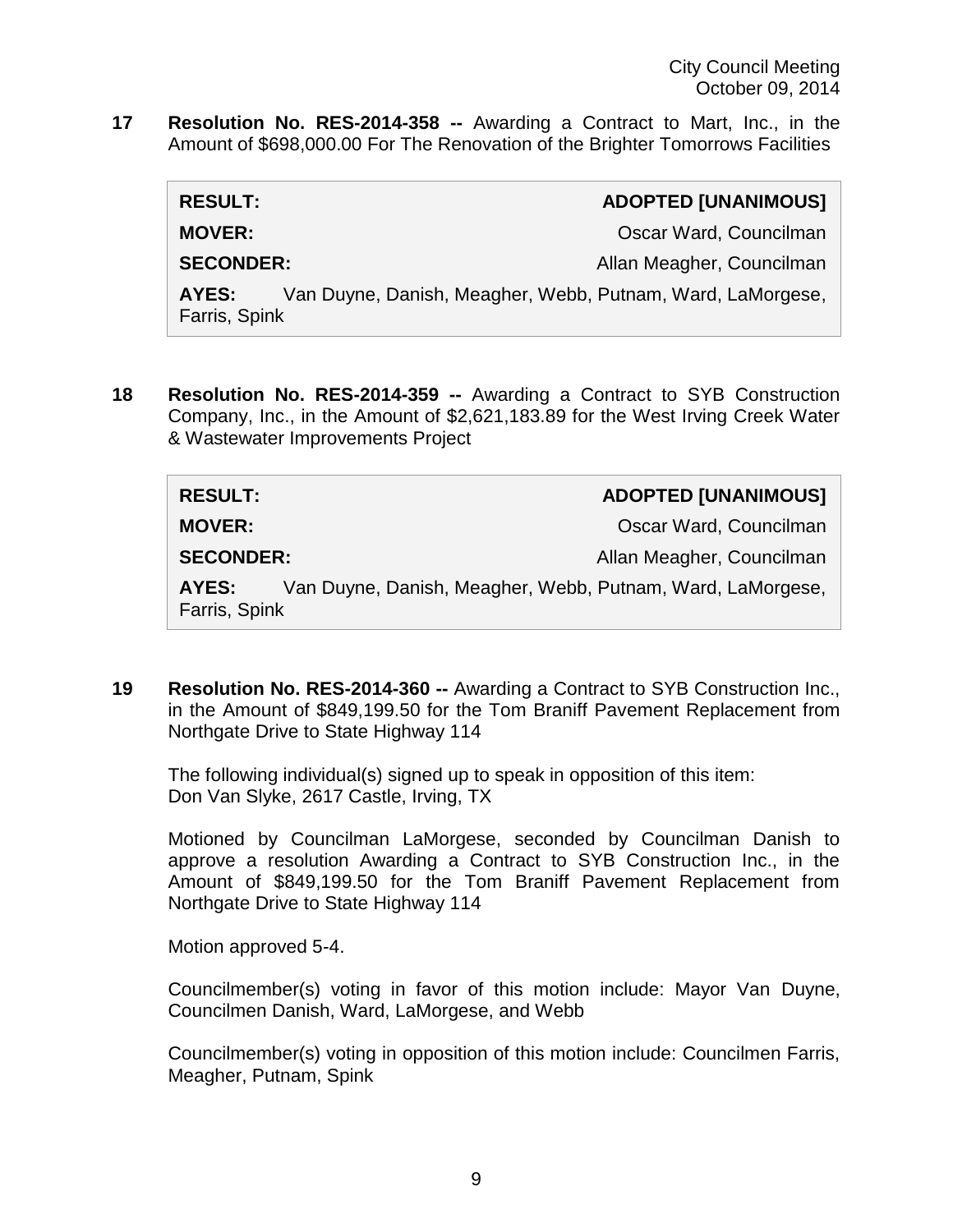| <b>RESULT:</b>   | <b>ADOPTED [5 TO 4]</b>                                |
|------------------|--------------------------------------------------------|
| <b>MOVER:</b>    | Brad M. LaMorgese, Councilman                          |
| <b>SECONDER:</b> | John C. Danish, Councilman                             |
| AYES:            | Van Duyne, Danish, Webb, Ward, LaMorgese               |
| <b>NAYS:</b>     | Allan Meagher, Joe Putnam, Gerald Farris, Thomas Spink |

**20 Resolution No. RES-2014-361 --** Awarding a Contract to Muniz Construction, Inc., in the Amount of \$ 3,687,437.00 for the Altman, Cochran, Cunningham, Douglas, Manion, McClure, Muret & Stafford Water and Wastewater Improvements Project

| <b>RESULT:</b>   |                                                           | <b>ADOPTED [UNANIMOUS]</b> |
|------------------|-----------------------------------------------------------|----------------------------|
| <b>MOVER:</b>    |                                                           | Oscar Ward, Councilman     |
| <b>SECONDER:</b> |                                                           | Allan Meagher, Councilman  |
| AVEC.            | Van Duung, Danjah, Maaghar, Wahh, Dutnam, Ward, LaMargaga |                            |

**AYES:** Van Duyne, Danish, Meagher, Webb, Putnam, Ward, LaMorgese, Farris, Spink

**21 Resolution No. RES-2014-362 --** Awarding a Contract to John Burns Construction, in the Amount of \$791,156.00, for the Undergrounding of Overhead Power Lines along Riverside Drive Section 2.1

Motioned by Councilman LaMorgese, seconded by Councilman Danish to approve a resolution Awarding a Contract to John Burns Construction, in the Amount of \$791,156.00, for the Undergrounding of Overhead Power Lines along Riverside Drive Section 2.1

Motion approved 8-1.

Councilmember(s) voting in opposition of this motion include: Councilman Putnam

| <b>RESULT:</b>                                                         | ADOPTED [8 TO 1]              |
|------------------------------------------------------------------------|-------------------------------|
| <b>MOVER:</b>                                                          | Brad M. LaMorgese, Councilman |
| <b>SECONDER:</b>                                                       | John C. Danish, Councilman    |
| AYES: Van Duyne, Danish, Meagher, Webb, Ward, LaMorgese, Farris, Spink |                               |
| <b>NAYS:</b>                                                           | Joe Putnam                    |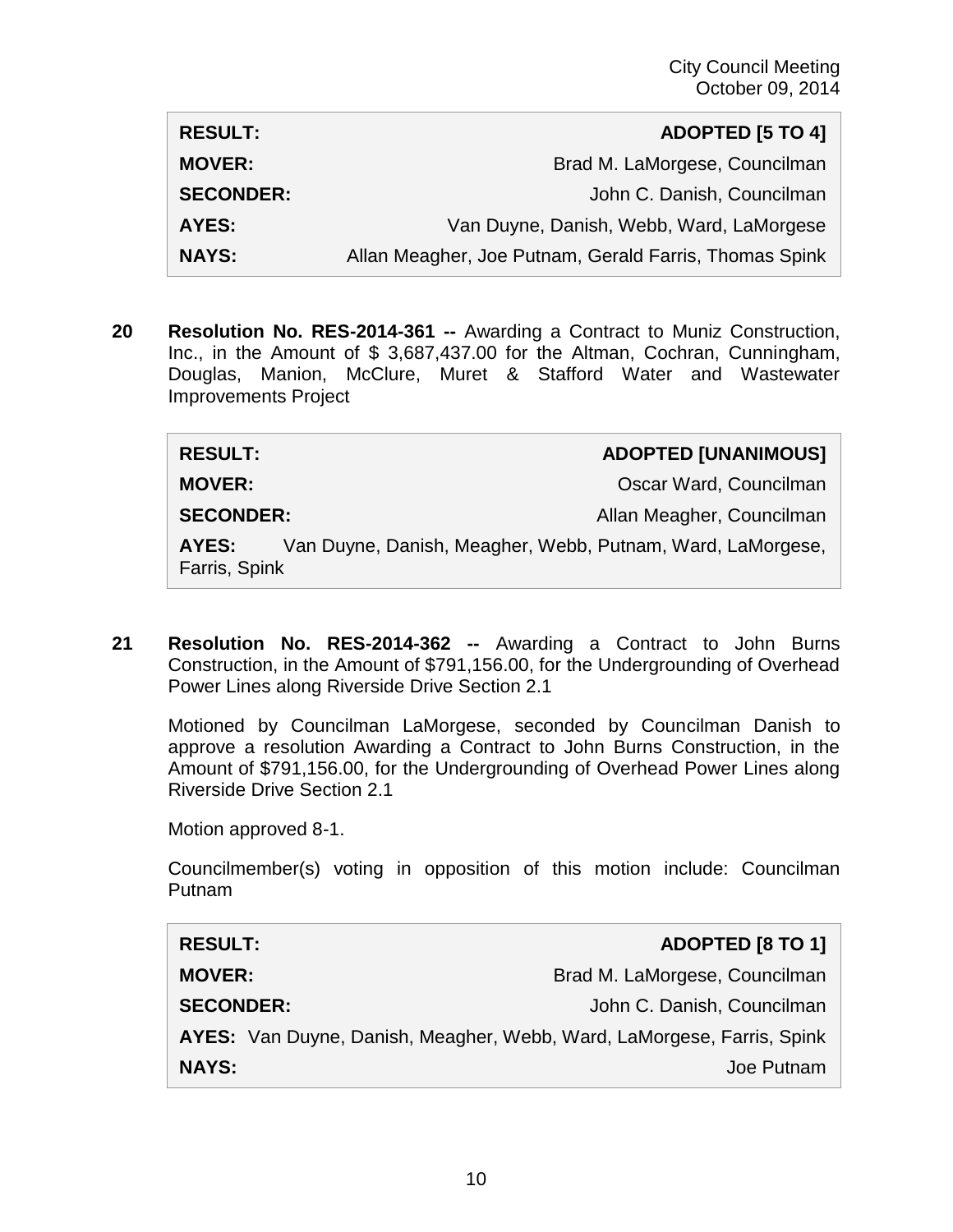**22 Resolution No. RES-2014-363 --** Approving Two Letters of Authorization Between the City of Irving and the North Central Texas Council of Governments and Authorizing Fiscal Year 2015 Funding in the Amount of \$74,610.00 for the Regional Storm Water Monitoring Program and for the Regional Storm Water Management Program

**RESULT: ADOPTED [UNANIMOUS]**

**MOVER: CONSIDERENT CONSIDERENT CONSIDERENT CONSIDERENT CONSIDERED AT CONSIDERATION CONSIDERED AT A CONSIDERATION OF A CONSIDERATION OF A CONSIDERATION OF A CONSIDERATION OF A CONSIDERATION OF A CONSIDERATION OF A CONSID** 

**SECONDER:** Allan Meagher, Councilman

**AYES:** Van Duyne, Danish, Meagher, Webb, Putnam, Ward, LaMorgese, Farris, Spink

**23 Resolution No. RES-2014-364 --** Approving Agreements from Schindler Elevator Services for Service and Maintenance of City Facility Elevators, in the Total Estimated Two-Year Amount of \$95,760.00, utilizing the Texas Multiple Award Schedule (TXMAS) Local Government Statewide Cooperative Purchasing Program

| <b>RESULT:</b>                                                                       | <b>ADOPTED [UNANIMOUS]</b> |
|--------------------------------------------------------------------------------------|----------------------------|
| <b>MOVER:</b>                                                                        | Oscar Ward, Councilman     |
| <b>SECONDER:</b>                                                                     | Allan Meagher, Councilman  |
| Van Duyne, Danish, Meagher, Webb, Putnam, Ward, LaMorgese,<br>AYES:<br>Farris, Spink |                            |

**24 Resolution No. RES-2014-365 --** Approving Change Order No. 2 to Tiseo Paving Company in the Amount of \$130,893.00 for O'Connor Road Reconstruction - Phase II Project

The following individual(s) signed up to speak in opposition of this item: Don Van Slyke, 2617 Castle, Irving, TX

Motioned by Councilman LaMorgese, seconded by Councilman Meagher to approve a resolution for Change Order No. 2 to Tiseo Paving Company in the Amount of \$130,893.00 for O'Connor Road Reconstruction - Phase II Project

Motion approved 9-0.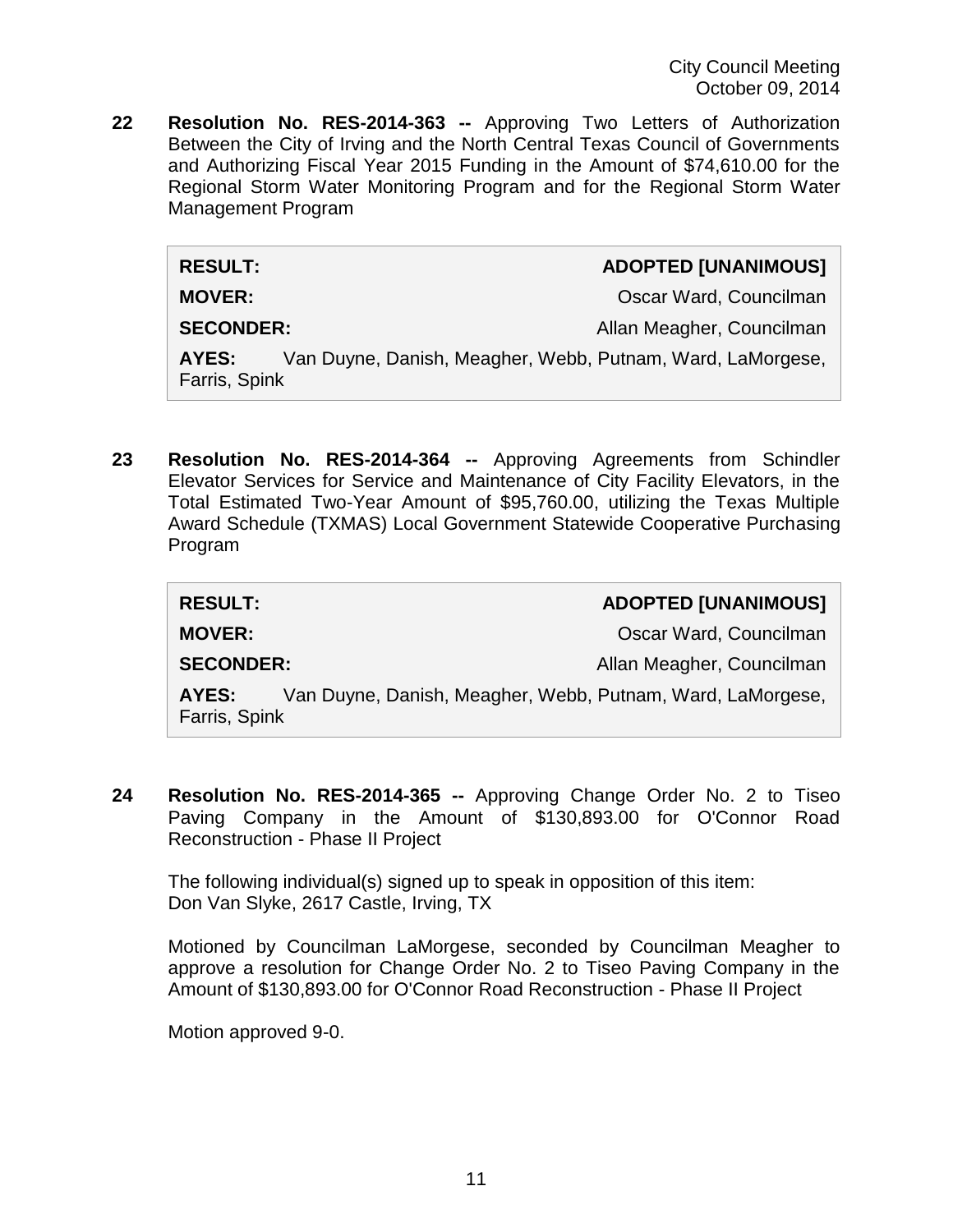**RESULT: ADOPTED [UNANIMOUS]**

**MOVER:** Brad M. LaMorgese, Councilman

**SECONDER:** Allan Meagher, Councilman

**AYES:** Van Duyne, Danish, Meagher, Webb, Putnam, Ward, LaMorgese, Farris, Spink

**25 Resolution No. RES-2014-366 --** Approving an Extension of the Bear Creek Development Corporation Contract For the Development of Vacant Lots Phase I on Tudor Lane

| <b>RESULT:</b>         | <b>ADOPTED [UNANIMOUS]</b>                                 |
|------------------------|------------------------------------------------------------|
| <b>MOVER:</b>          | Oscar Ward, Councilman                                     |
| <b>SECONDER:</b>       | Allan Meagher, Councilman                                  |
| AYES:<br>Farris, Spink | Van Duyne, Danish, Meagher, Webb, Putnam, Ward, LaMorgese, |

**26 Resolution No. RES-2014-367 --** Approving an Extension of the Bear Creek Development Corporation Contract For the Development of Vacant Lots Phase II on Tudor Lane

| <b>RESULT:</b>                                                                       |  | <b>ADOPTED [UNANIMOUS]</b> |
|--------------------------------------------------------------------------------------|--|----------------------------|
| <b>MOVER:</b>                                                                        |  | Oscar Ward, Councilman     |
| <b>SECONDER:</b>                                                                     |  | Allan Meagher, Councilman  |
| Van Duyne, Danish, Meagher, Webb, Putnam, Ward, LaMorgese,<br>AYES:<br>Farris, Spink |  |                            |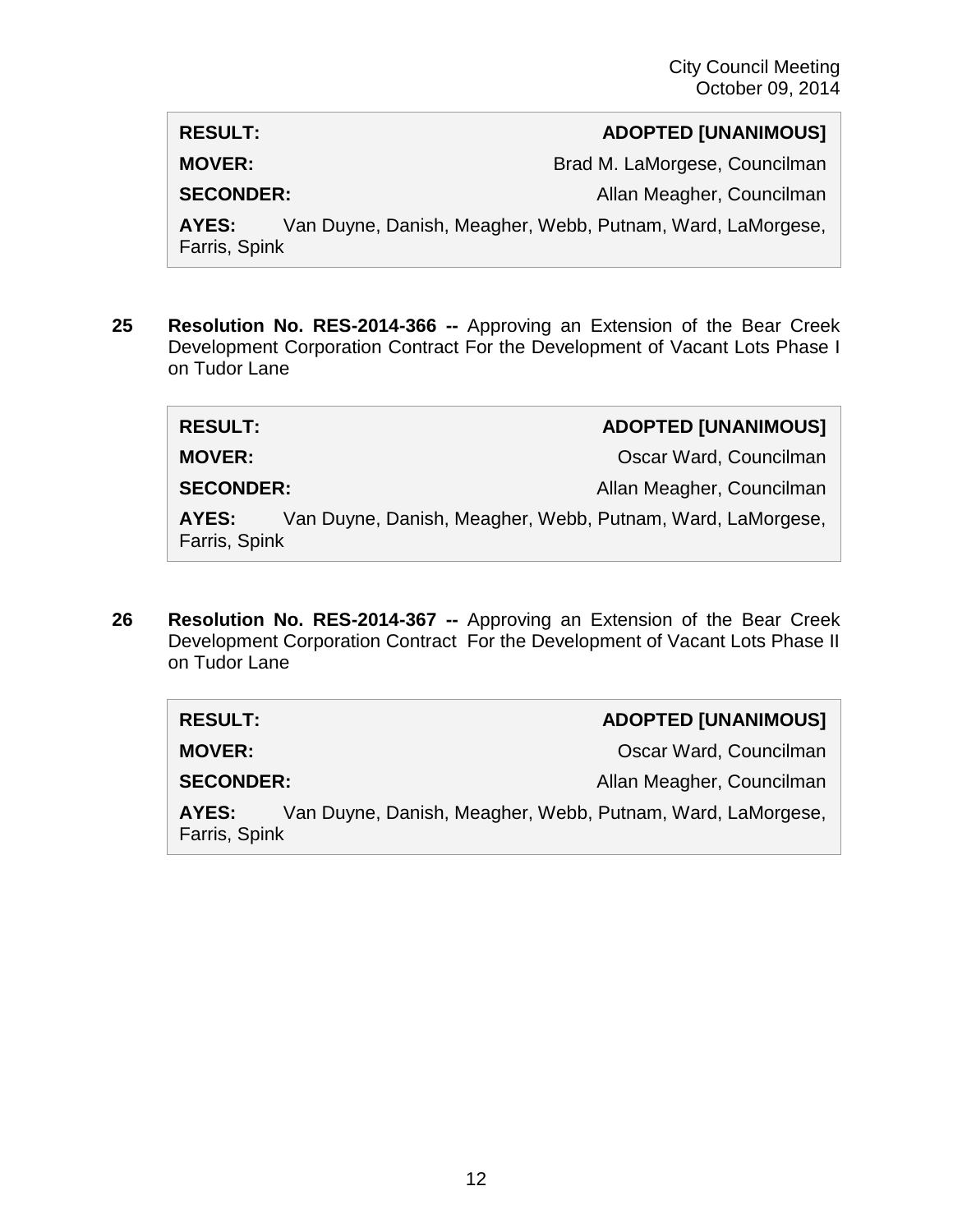**27 Resolution No. RES-2014-368 --** Approving an Agreement of the Irving Cares Community Development Block Grant Contract to Provide Additional Funding for the Emergency Assistance Program for a Total Amount Not to Exceed \$52,000.00

| <b>RESULT:</b>   | <b>ADOPTED [UNANIMOUS]</b> |
|------------------|----------------------------|
| <b>MOVER:</b>    | Oscar Ward, Councilman     |
| <b>SECONDER:</b> | Allan Meagher, Councilman  |

**AYES:** Van Duyne, Danish, Meagher, Webb, Putnam, Ward, LaMorgese, Farris, Spink

**28 Resolution No. RES-2014-369 --** Approving the As-Needed Purchase of Office Supplies from Staples Advantage in the Total Estimated Amount of \$200,000.00 through the National Joint Powers Alliance Purchasing Cooperative

| <b>RESULT:</b>                                                                       | <b>ADOPTED [UNANIMOUS]</b> |
|--------------------------------------------------------------------------------------|----------------------------|
| <b>MOVER:</b>                                                                        | Oscar Ward, Councilman     |
| <b>SECONDER:</b>                                                                     | Allan Meagher, Councilman  |
| Van Duyne, Danish, Meagher, Webb, Putnam, Ward, LaMorgese,<br>AYES:<br>Farris, Spink |                            |

**29 Resolution No. RES-2014-370 --** Approving and Accepting the Bids of Western BRW Paper Co., Clampitt Paper Company of Dallas LLC, and Advanced Business Graphics, Inc., in the Total Estimated Amount of \$137,313.85 for Office Paper

| <b>RESULT:</b>                                                                       |  | <b>ADOPTED [UNANIMOUS]</b> |
|--------------------------------------------------------------------------------------|--|----------------------------|
| <b>MOVER:</b>                                                                        |  | Oscar Ward, Councilman     |
| <b>SECONDER:</b>                                                                     |  | Allan Meagher, Councilman  |
| Van Duyne, Danish, Meagher, Webb, Putnam, Ward, LaMorgese,<br>AYES:<br>Farris, Spink |  |                            |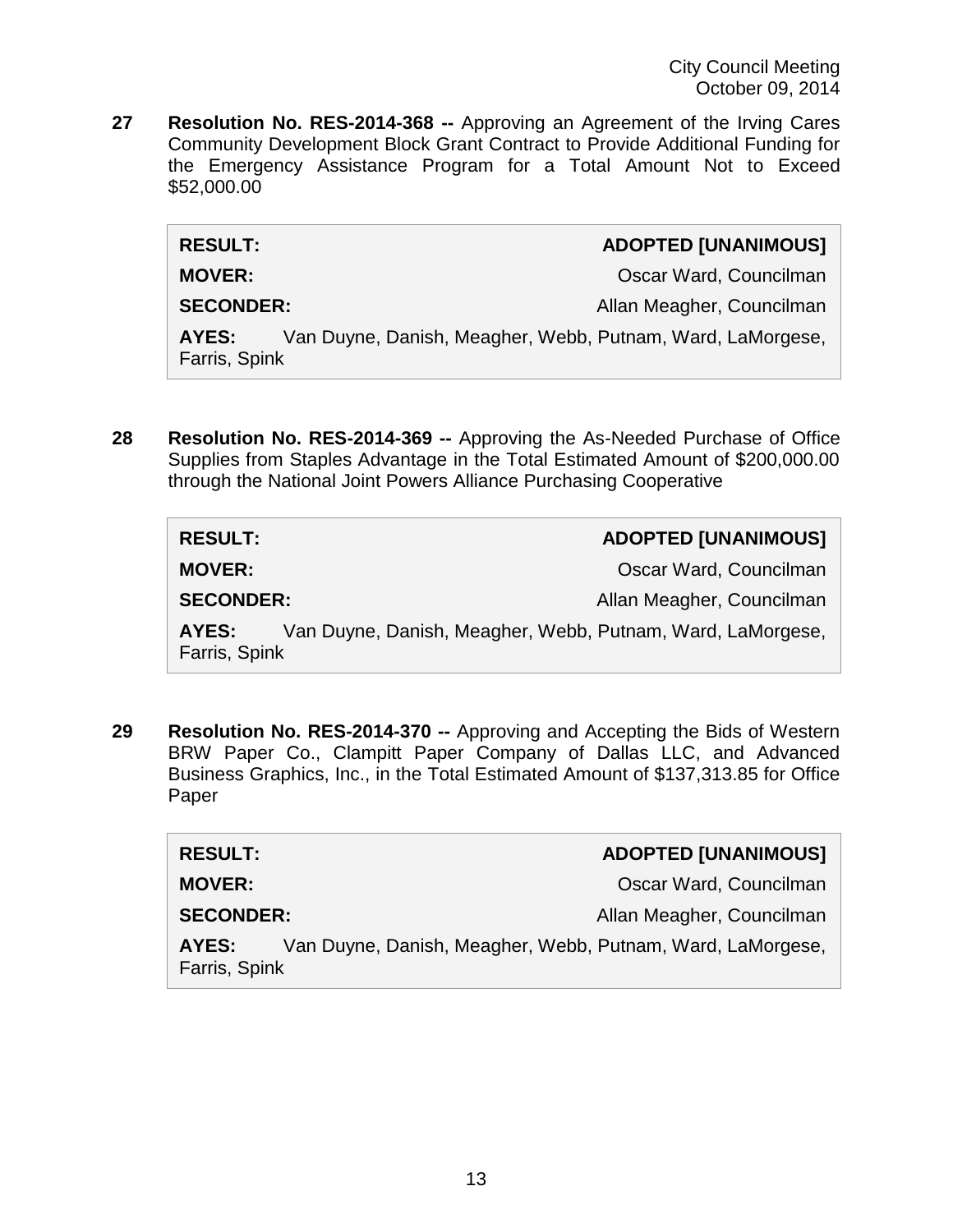**30 Resolution No. RES-2014-371 --** Approving and Accepting the Proposal of Lantek Communications in the Total Estimated Amount of \$325,245.54 for Installation of Audio/Video Systems for South Library

| <b>RESULT:</b>                                                                       | <b>ADOPTED [UNANIMOUS]</b> |
|--------------------------------------------------------------------------------------|----------------------------|
| <b>MOVER:</b>                                                                        | Oscar Ward, Councilman     |
| <b>SECONDER:</b>                                                                     | Allan Meagher, Councilman  |
| Van Duyne, Danish, Meagher, Webb, Putnam, Ward, LaMorgese,<br>AYES:<br>Farris, Spink |                            |

**31 Resolution No. RES-2014-372 --** Approving and Accepting the Bids of Crouch Sand & Gravel, Inc., and Big City Crushed Concrete LP in the Total Estimated Amount of \$316,145.20 for Road Maintenance Materials and Recycled Concrete

### **RESULT: POSTPONED NO VOTE Next: 10/23/2014 7:00 PM**

**32 Resolution No. RES-2014-373 --** Approving and Accepting the Proposal of CIGNA in the Total Estimated Amount of \$362,000.00 for Three Years for Life Insurance and Accidental Death & Dismemberment

| <b>RESULT:</b>                                                                       | <b>ADOPTED [UNANIMOUS]</b> |
|--------------------------------------------------------------------------------------|----------------------------|
| <b>MOVER:</b>                                                                        | Oscar Ward, Councilman     |
| <b>SECONDER:</b>                                                                     | Allan Meagher, Councilman  |
| Van Duyne, Danish, Meagher, Webb, Putnam, Ward, LaMorgese,<br>AYES:<br>Farris, Spink |                            |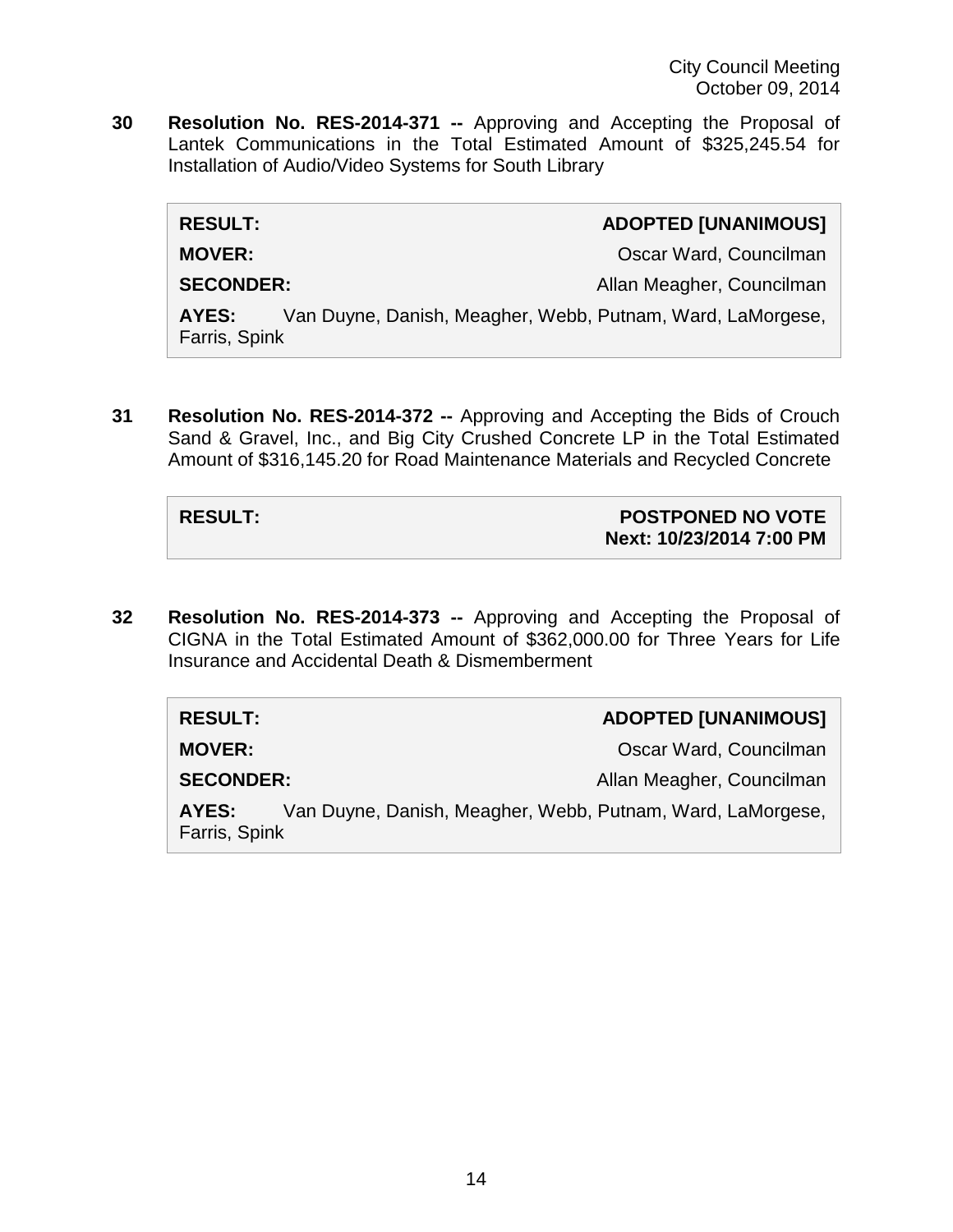**33 Resolution No. RES-2014-374 --** Renewing the Annual Contracts with CIGNA Healthcare and National Vision Administrators in the Total Estimated Amount of \$2,745,890.00 for Employee Health Benefit Insurance Coverages

### **RESULT: ADOPTED [UNANIMOUS]**

**MOVER: COUNCILLE ACCOUNT ACCOUNT ACCOUNT ACCOUNT ACCOUNT ACCOUNT ACCOUNT ACCOUNT ACCOUNT ACCOUNT ACCOUNT ACCOUNT ACCOUNT ACCOUNT ACCOUNT ACCOUNT ACCOUNT ACCOUNT ACCOUNT ACCOUNT ACCOUNT ACCOUNT ACCOUNT ACCOUNT ACCOUNT AC** 

**SECONDER:** Allan Meagher, Councilman Allan Meagher, Councilman

**AYES:** Van Duyne, Danish, Meagher, Webb, Putnam, Ward, LaMorgese, Farris, Spink

# **INDIVIDUAL CONSIDERATION**

**34 Resolution No. RES-2014-375 --** Approving and Accepting the Proposal of Fregonese Associates, Inc., in an Amount Not to Exceed \$735,000.00 for the City of Irving Comprehensive Plan Update

The following individual(s) signed up to speak in opposition of this item: Don Van Slyke, 2617 Castle, Irving, TX

Motioned by Councilman Farris, seconded by Councilman Danish to Approve a Resolution Accepting the Proposal of Fregonese Associates, Inc., in an Amount Not to Exceed \$735,000.00 for the City of Irving Comprehensive Plan Update

Motion approved 7-2.

Councilmember(s) voting in opposition of this motion include: Councilmen Meagher and Putnam

| <b>RESULT:</b>   | <b>ADOPTED [7 TO 2]</b>                                 |
|------------------|---------------------------------------------------------|
| <b>MOVER:</b>    | Gerald Farris, Councilman                               |
| <b>SECONDER:</b> | John C. Danish, Councilman                              |
| <b>AYES:</b>     | Van Duyne, Danish, Webb, Ward, LaMorgese, Farris, Spink |
| <b>NAYS:</b>     | Allan Meagher, Joe Putnam                               |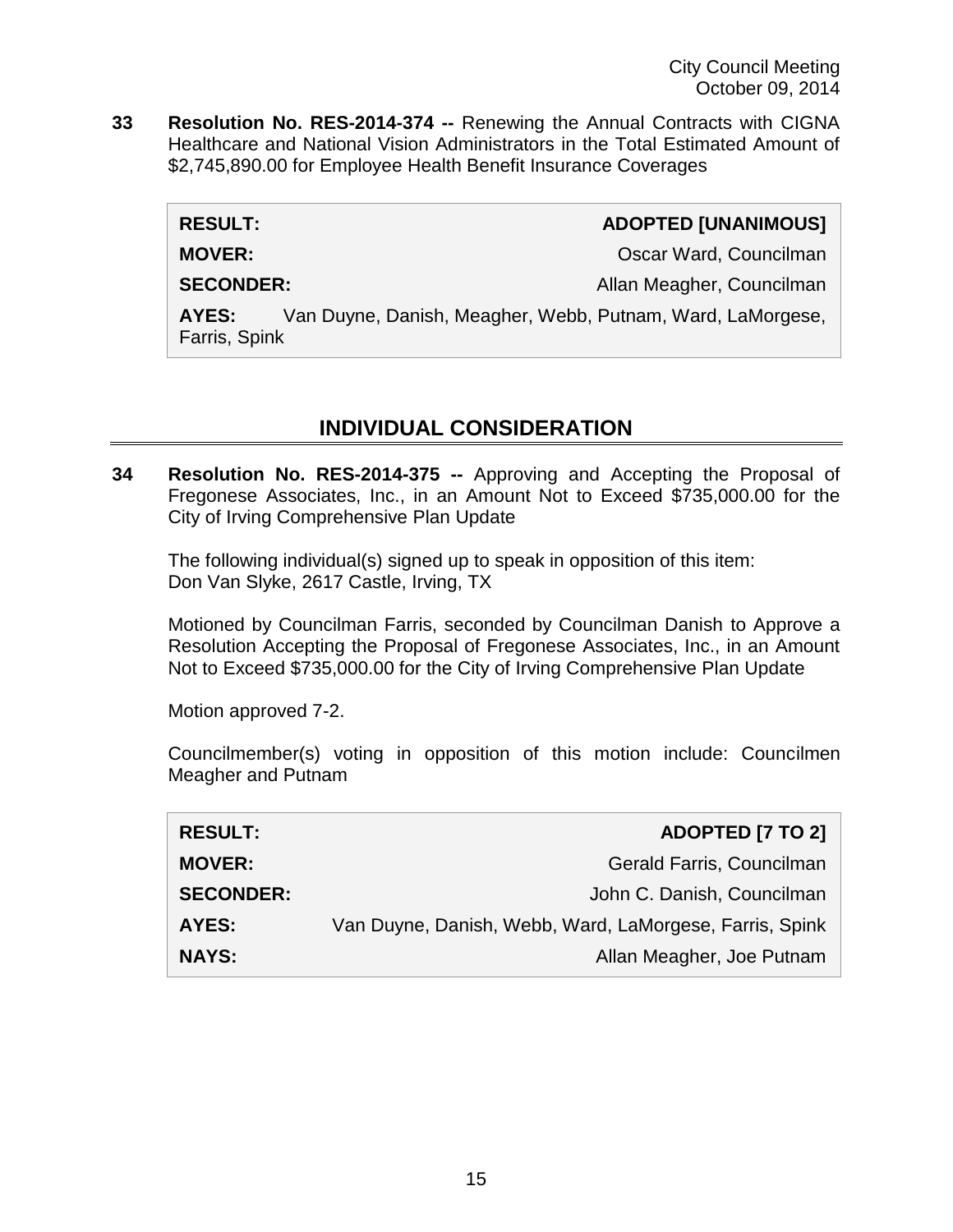## **ZONING CASES AND COMPANION ITEMS**

**35 Resolution No. RES-2014-376 --** Approving Special Sign Permit #S1407-0043 to Modify the Existing Pylon Sign with an LED Cabinet to Display Gasoline Pricing - Property Located at 2317 West Grauwyler Road - Barnett Signs, Applicant. Quik Way Retail Associates II, Ltd, Owner

Mayor Van Duyne opened the public hearing at approximately 8:39 p.m.

The following individual(s) signed up to speak in opposition of this item: Don Van Slyke, 2617 Castle, Irving, TX Tommy Bail, 4250 Action Dr., Irving, TX

Mayor Van Duyne closed the public hearing at approximately 8:40 p.m.

Motioned by Councilman Meagher, seconded by Councilman Danish to Deny a Resolution for a Special Sign Permit #S1407-0043 - to Modify the Existing Pylon Sign with an LED Cabinet to Display Gasoline Pricing - Property Located at 2317 West Grauwyler Road - Barnett Signs, Applicant. Quik Way Retail Associates II, Ltd, Owner

Motion approved for denial 8-1.

Councilmember(s) voting in opposition of this motion include: Councilman Putnam

| <b>RESULT:</b>                                                         | <b>DENIED [8 TO 1]</b>     |
|------------------------------------------------------------------------|----------------------------|
| <b>MOVER:</b>                                                          | Allan Meagher, Councilman  |
| <b>SECONDER:</b>                                                       | John C. Danish, Councilman |
| AYES: Van Duyne, Danish, Meagher, Webb, Ward, LaMorgese, Farris, Spink |                            |
| <b>NAYS:</b>                                                           | Joe Putnam                 |

**36 Resolution No. RES-2014-377 --** Street Name Change #ZC14-0066 - Portion of Lake Carolyn Parkway Between Las Colinas Boulevard and Riverside Drive be Renamed to Promenade Parkway - City of Irving, Applicant

Mayor Van Duyne opened the public hearing at approximately 8:41 p.m.

No one signed up to speak on this item at tonight's meeting.

Mayor Van Duyne closed the public hearing at approximately 8:41 p.m.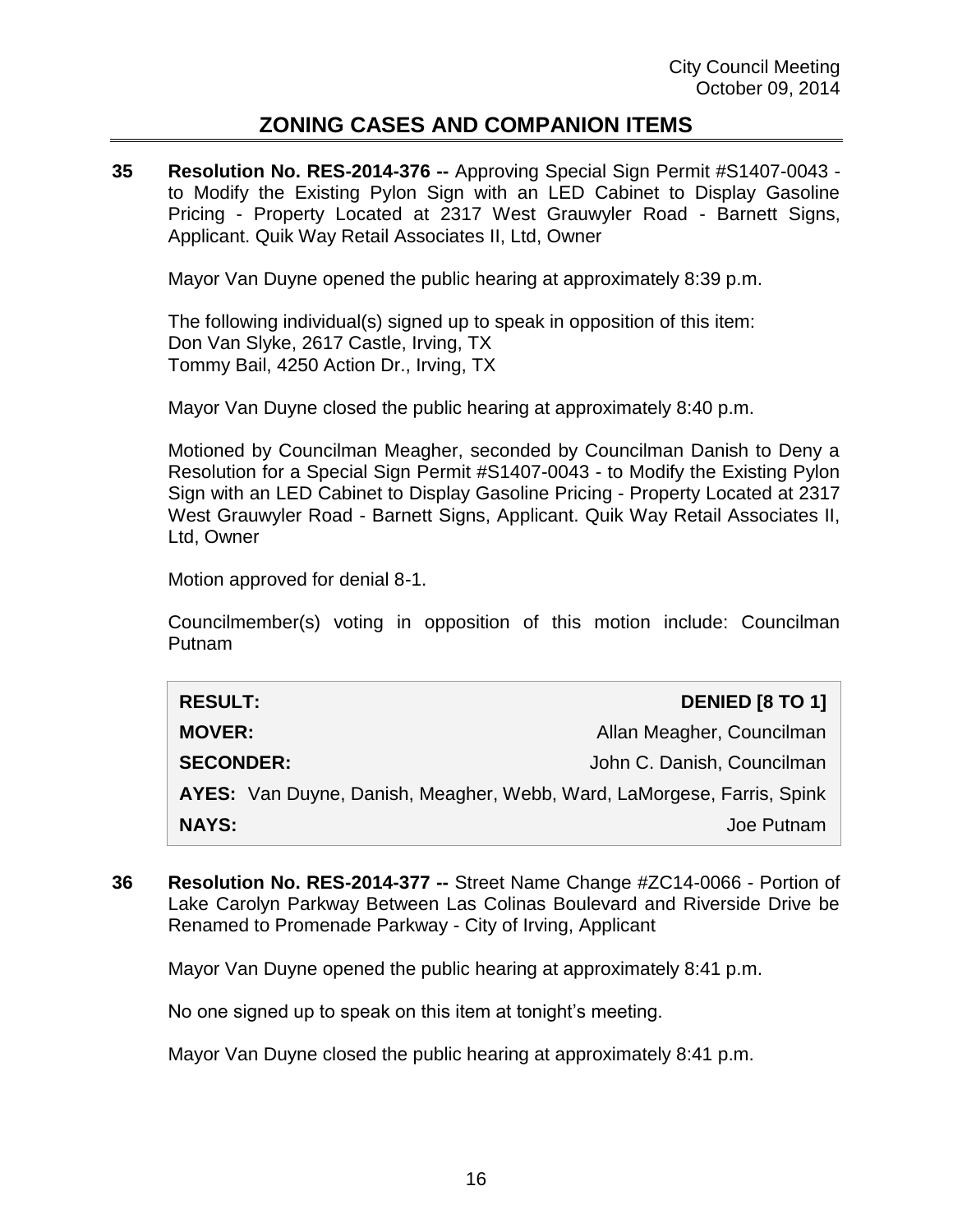Motioned by Councilman Meagher, seconded by Councilman LaMorgese to Approve A Resolution for a Street Name Change #ZC14-0066 - Portion of Lake Carolyn Parkway Between Las Colinas Boulevard and Riverside Drive be Renamed to Promenade Parkway - City of Irving, Applicant

Motion approved 9-0.

| <b>RESULT:</b>                                                                       | <b>ADOPTED [UNANIMOUS]</b>    |
|--------------------------------------------------------------------------------------|-------------------------------|
| <b>MOVER:</b>                                                                        | Allan Meagher, Councilman     |
| <b>SECONDER:</b>                                                                     | Brad M. LaMorgese, Councilman |
| Van Duyne, Danish, Meagher, Webb, Putnam, Ward, LaMorgese,<br>AYES:<br>Farris, Spink |                               |

**37 Ordinance No. ORD-2014-9629 --** Zoning Case #ZC14-0042 - Amending the Comprehensive Plan to Change the Recommended Land Use from Commercial to Low Density Residential and Granting S-P-2 (Generalized Site Plan) for R-6 (Single Family) Uses - Approximately 34.18 Acres Located on the Northwest Corner of Conflans Road and Hard Rock Road - Megatel Homes, Applicant - Codi Land & Cattle LP, Owner (Postponed from October 9, 2014)

The applicant has requested this item be postponed to the October 23, 2014 council meeting.

Motioned by Councilman Danish, seconded by Councilman Farris to Postpone an Ordinance for Zoning Case #ZC14-0042 - Amending the Comprehensive Plan to Change the Recommended Land Use from Commercial to Low Density Residential and Granting S-P-2 (Generalized Site Plan) for R-6 (Single Family) Uses - Approximately 34.18 Acres Located on the Northwest Corner of Conflans Road and Hard Rock Road - Megatel Homes, Applicant - Codi Land & Cattle LP, **Owner** 

Motion approved 9-0.

| <b>RESULT:</b>         |                                                            | <b>POSTPONED [UNANIMOUS]</b><br>Next: 10/23/2014 7:00 PM |
|------------------------|------------------------------------------------------------|----------------------------------------------------------|
| <b>MOVER:</b>          |                                                            | John C. Danish, Councilman                               |
| <b>SECONDER:</b>       |                                                            | Gerald Farris, Councilman                                |
| AYES:<br>Farris, Spink | Van Duyne, Danish, Meagher, Webb, Putnam, Ward, LaMorgese, |                                                          |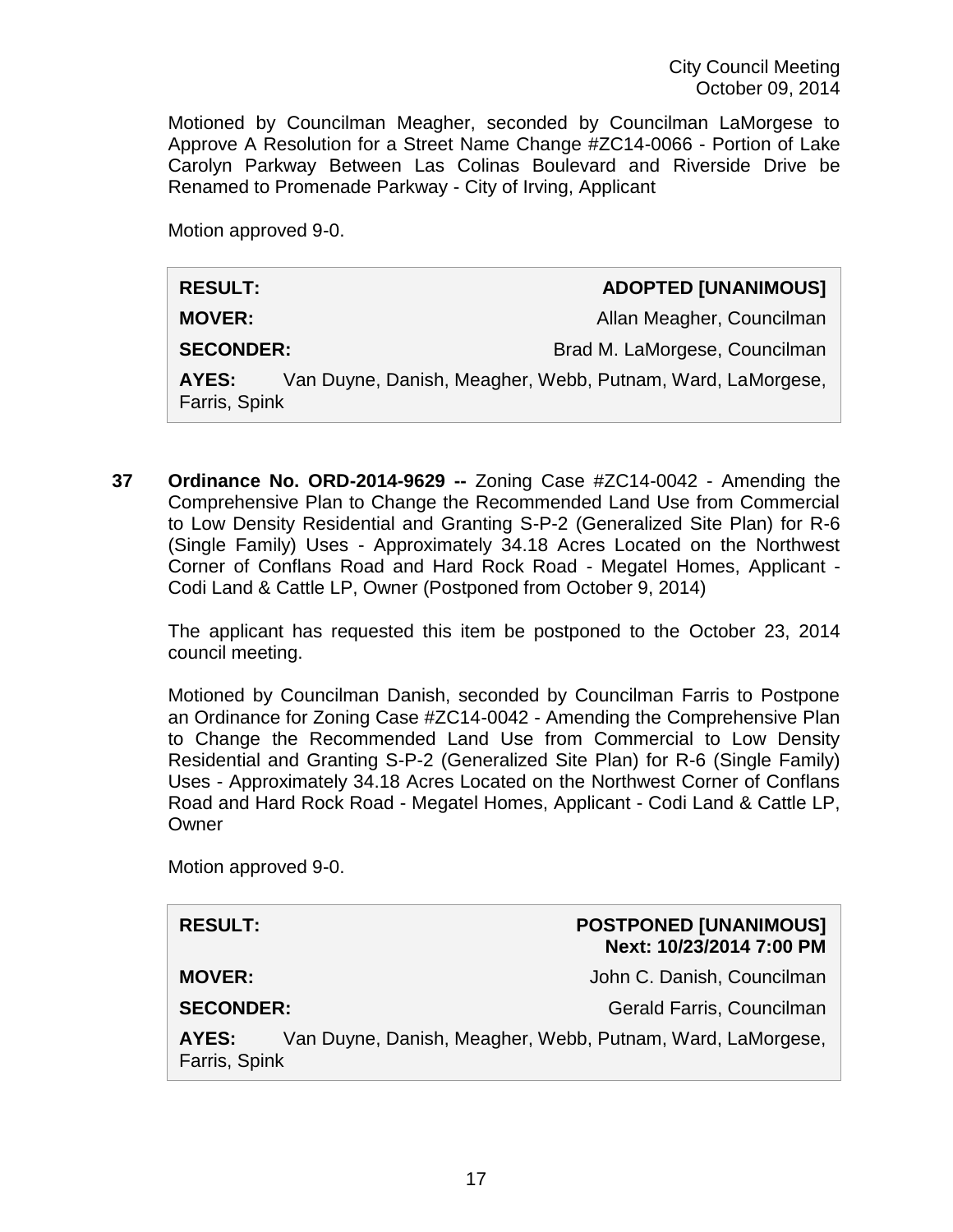**38 Ordinance No. ORD-2014-9626 --** Zoning Case #ZC14-0044 - Amending the Comprehensive Plan to Change the Recommended Land Use from Office to Low Density Residential and Granting S-P-2 (Generalized Site Plan) for R-6 (Single Family) Uses - Approximately 14.4 Acres Located at the Southeast Corner of Fortune Drive and State Highway 114 - Spring Haven Investments, Inc., Applicant. Graham Mortgage Corp., Owner - (Postponed at the September 18, 2014 City Council Meeting)

Mayor Van Duyne opened the public hearing at approximately 8:43 p.m.

No one signed up to speak on this item at tonight's meeting.

Mayor Van Duyne closed the public hearing at approximately 8:43 p.m.

Motioned by Councilman Spink, seconded by Councilman Farris to Approve an Ordinance for a Zoning Case #ZC14-0044 - Amending the Comprehensive Plan to Change the Recommended Land Use from Office to Low Density Residential and Granting S-P-2 (Generalized Site Plan) for R-6 (Single Family) Uses - Approximately 14.4 Acres Located at the Southeast Corner of Fortune Drive and State Highway 114 - Spring Haven Investments, Inc., Applicant. Graham Mortgage Corp., Owner

Motion approved 9-0.

| <b>RESULT:</b>                                                                       | <b>ADOPTED [UNANIMOUS]</b> |  |
|--------------------------------------------------------------------------------------|----------------------------|--|
| <b>MOVER:</b>                                                                        | Thomas Spink, Councilman   |  |
| <b>SECONDER:</b>                                                                     | Gerald Farris, Councilman  |  |
| Van Duyne, Danish, Meagher, Webb, Putnam, Ward, LaMorgese,<br>AYES:<br>Farris, Spink |                            |  |

**39 Ordinance No. ORD-2014-9630 --** Zoning Case #ZC14-0049 - Granting S-P-2 (Generalized Site Plan) for R-7.5 (Single Family) Uses - Approximately 9.5 Acres Located at 1401 South Macarthur Boulevard - Callahan & Freeman Architects, Applicant - Uplift Education, Owner

Mayor Van Duyne opened the public hearing at approximately 8:44 p.m.

The following individual(s) signed up to speak in support of this item: Eric Giblo, 3807 Cypress Point Cove, Round Rock, TX Alizen Carter Kirk, 4104 Conflans Rd., Irving, TX Gary Gray, 406 Staffordshire Dr., Irving, TX Karen Francis, 2412 Concord, Irving, TX Catherine Gantt, 1426 Vance Dr., Irving, TX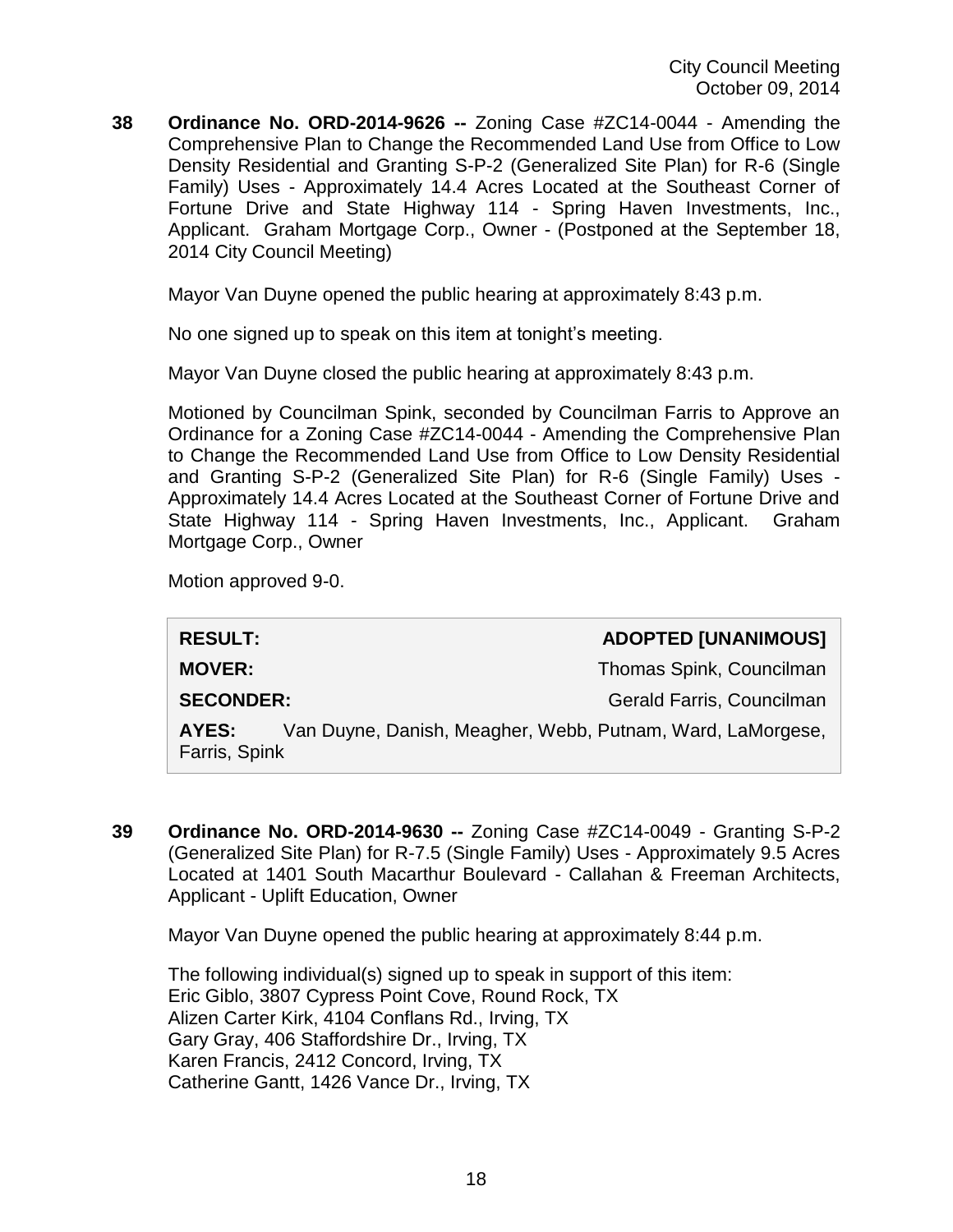Mayor Van Duyne closed the public hearing at approximately 8:55 p.m.

Motioned by Councilman Ward, seconded by Councilman LaMorgese to Approve an Ordinance for Zoning Case #ZC14-0049 - Granting S-P-2 (Generalized Site Plan) for R-7.5 (Single Family) Uses - Approximately 9.5 Acres Located at 1401 South Macarthur Boulevard - Callahan & Freeman Architects, Applicant - Uplift Education, Owner

Motion approved 9-0.

| <b>RESULT:</b>                                                                       | <b>ADOPTED [UNANIMOUS]</b>    |
|--------------------------------------------------------------------------------------|-------------------------------|
| <b>MOVER:</b>                                                                        | Oscar Ward, Councilman        |
| <b>SECONDER:</b>                                                                     | Brad M. LaMorgese, Councilman |
| Van Duyne, Danish, Meagher, Webb, Putnam, Ward, LaMorgese,<br>AYES:<br>Farris, Spink |                               |

**40 Ordinance No. ORD-2014-9631 --** Zoning Case #ZC14-0060 - Granting S-P-2 (Generalized Site Plan) for ML-20A (Light Industrial) Uses - Approximately 14.5 Acres Located at 1950 Gateway Drive - Hardy McCullah/MLM Architects, Applicant. Crawford Dallas Real Estate, Owner

Mayor Van Duyne opened the public hearing at approximately 8:55 p.m.

The following individual(s) signed up to speak in support of this item: Kyle B. McCullah, 12221 Merit Dr., Suite 280, Dallas, TX

Mayor Van Duyne closed the public hearing at approximately 8:55 p.m.

Motioned by Councilman Spink, seconded by Councilman Farris to Approve an Ordinance for Zoning Case #ZC14-0060 - Granting S-P-2 (Generalized Site Plan) for ML-20A (Light Industrial) Uses - Approximately 14.5 Acres Located at 1950 Gateway Drive - Hardy McCullah/MLM Architects, Applicant. Crawford Dallas Real Estate, Owner

Motion approved 9-0.